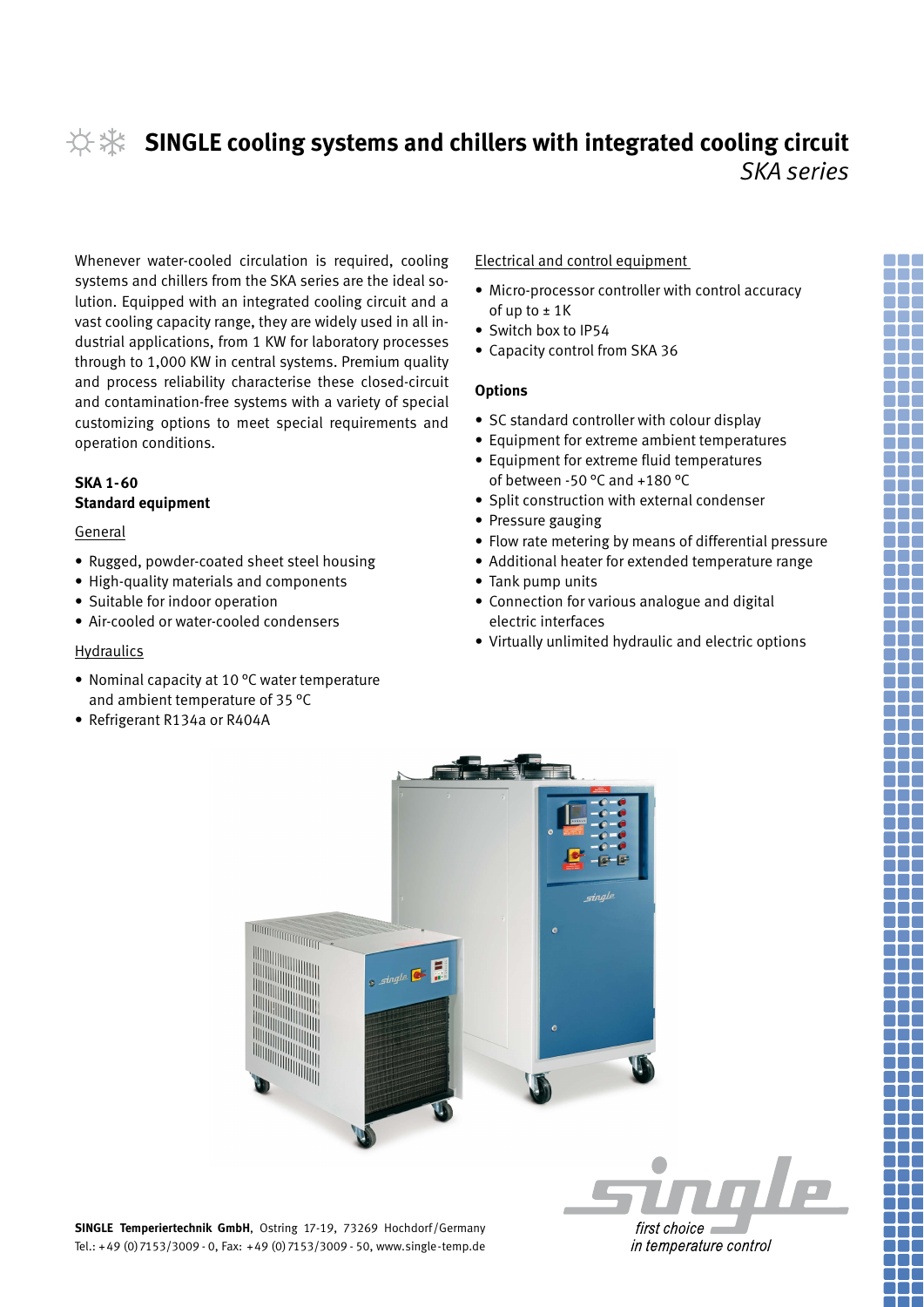**Tara** 

m n

# **SINGLE cooling systems and chillers with integrated cooling circuit** *SKA series*





| <b>SKA</b> series                                              |                  |                  |                  |                |                |                  |            |            |            |  |  |
|----------------------------------------------------------------|------------------|------------------|------------------|----------------|----------------|------------------|------------|------------|------------|--|--|
| <b>Structural units</b>                                        | SKA <sub>1</sub> | SKA <sub>2</sub> | SKA <sub>3</sub> | SKA4           | <b>SKA 5.5</b> | SKA <sub>5</sub> | SKA8       |            |            |  |  |
| Refrigerant                                                    |                  |                  | R 134a           | R 134a         | R 134a         | R 134a           | R 134a     | R 134a     | R 134a     |  |  |
| kW<br>Cooling capacity (10 °C water temperature)               |                  |                  | 1                | $\overline{2}$ | 3              | 4                | 5          | 6,4        | 9,3        |  |  |
| Max. flow rate<br>1/min                                        |                  |                  | 27               | 40             | 60             | 60               | 60         | 60         | 60         |  |  |
| Max. pressure (max. values of the characteristic)<br>bar       |                  |                  | 4,5              | $3,8/5,5*$     | $3,8/5,5*$     | $3,8/5,5*$       | $3,8/5,5*$ | $4,7/5,9*$ | $4,7/5,9*$ |  |  |
| mm/FPT<br>Connections circulating media                        |                  |                  | 14               | 14             | 14             | 14               | 14         | G3/4"      | G3/4"      |  |  |
| $m^3/h$<br>Air flow-rate (with air-cooled condenser)           |                  |                  | 1000             | 1000           | 2250           | 2250             | 2250       | 3600       | 4000       |  |  |
| 1/min<br>Cooling water-flow rate (with water-cooled condenser) |                  |                  | 6                | $\overline{7}$ | 8              | 11               | 14         | 21         | 32         |  |  |
| <b>FPT</b><br>Connections cooling water                        |                  |                  | G3/8"            | G 1/2"         | G3/4"          | G3/4"            | G3/4"      | G3/4"      | G3/4"      |  |  |
| Temperature range                                              |                  | $^{\circ}$ C     | $-5+30$          | $-5+30$        | $-5+30$        | $-5+30$          | $-5+30$    | $-5+30$    | $-5+30$    |  |  |
| Dimensions (without connections)                               |                  | mm               | 700              | 765            | 910            | 910              | 820<br>960 |            | 1020       |  |  |
|                                                                | W                | mm               | 370              | 455            | 575            | 575              | 635        | 640        | 640        |  |  |
| air-cooled                                                     | Н                | mm               | 480              | 690            | 810            | 810              | 940        | 1260       | 1460       |  |  |
| water-cooled                                                   | H                | mm               | 480              | 690            | 810            | 810              | 940        | 1260       | 1460       |  |  |
| Approximate weight                                             |                  | kg               | 50               | 120            | 130            | 135              | 175        | 200        | 270        |  |  |

| <b>SKA</b> series                                              |              |               |               |               |                                |            |                    |            |          |  |  |
|----------------------------------------------------------------|--------------|---------------|---------------|---------------|--------------------------------|------------|--------------------|------------|----------|--|--|
| <b>Structural units</b>                                        | <b>SKA12</b> | <b>SKA 17</b> | <b>SKA 22</b> | <b>SKA 27</b> | <b>SKA 36</b><br><b>SKA 50</b> |            | <b>SKA 60</b>      |            |          |  |  |
| Refrigerant                                                    |              | R 404a        | R 404a        | R 404a        | R 404a                         | R 404a     | R 404a             | R 404a     |          |  |  |
| Cooling capacity (10 °C water temperature)                     | kW           | 13,9          | 19,7          | 25,5          | 31,3                           | 41,8       | 58                 | 70         |          |  |  |
| Max. flow rate                                                 | 1/min        | 150           | 150           | 150           | 240                            | 240        | 400                | 400        |          |  |  |
| Max. pressure (max. values of the characteristic)              | bar          | $4/7,5*$      | $4/7,5*$      | $4/7,5*$      | $4,1/6,7*$                     | $4,1/6,7*$ | $5,8/7,3*$         | $5,8/7,3*$ |          |  |  |
| Connections circulating media<br><b>FPT</b>                    |              |               | G 1,25"       | $G$ 1,25"     | G 1,25"                        | $G$ 1,5"   | $G2$ "<br>$G$ 1,5" |            | $G2$ "   |  |  |
| $m^3/h$<br>Air flow-rate (with air-cooled condenser)           |              |               | 5800          | 7500          | 8000                           | 13000      | 16500              | 26900      | 42000    |  |  |
| 1/min<br>Cooling water-flow rate (with water-cooled condenser) |              |               | 44            | 50            | 67                             | 110        | 167                | 250        | 300      |  |  |
| <b>FPT</b><br>Connections cooling water                        |              |               | $G_1"$        | $G_1"$        | G 1"                           | $G$ 1,5"   | $G$ 1.5"           | $G$ 1,5"   | $G$ 1.5" |  |  |
| Temperature range                                              |              | $^{\circ}$ C  | $-10+20$      | $-10+20$      | $-10+20$                       | $-10+20$   | $-10+20$           | $-10+20$   | $-10+20$ |  |  |
| Dimensions (without connections)                               |              | mm            | 1450          | 1450          | 1450                           | 2015       | 2015               | 2415       | 2415     |  |  |
|                                                                | w            | mm            | 750           | 750           | 750                            | 850        | 850                | 1300       | 1300     |  |  |
| air-cooled                                                     | н            | mm            | 1680          | 1680          | 1680                           | 1920       | 2015               | 2050       | 2050     |  |  |
| water-cooled                                                   | н            | mm            | 1550          | 1550          | 1550                           | 1565       | 1565               | 1770       | 1770     |  |  |
| Approximate weight                                             |              | kg            | 400           | 470           | 480                            | 750        | 850                | 1100       | 1400     |  |  |

*\* Special pump*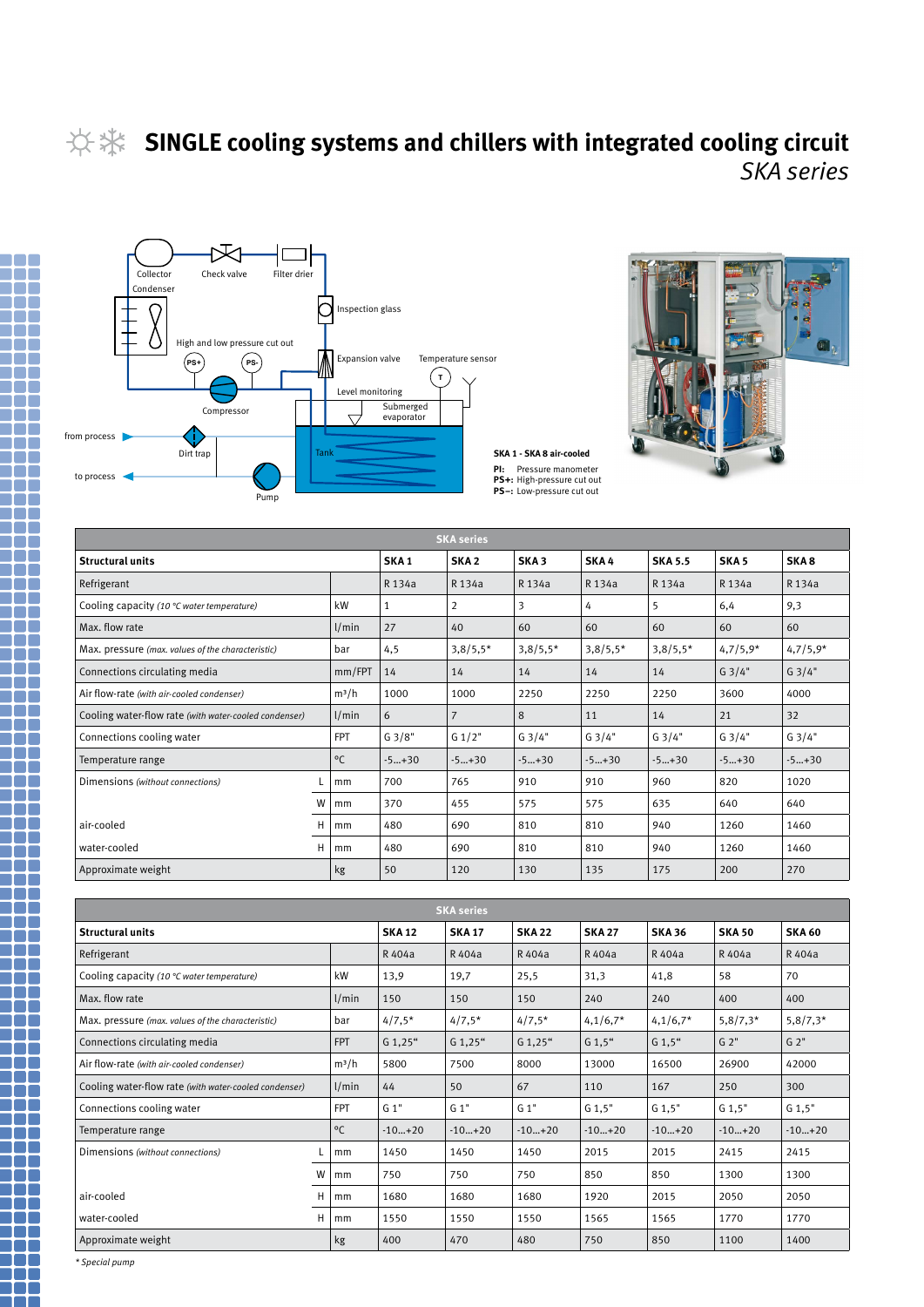# **SINGLE cooling systems and chillers with integrated cooling circuit** *SKA series*

# **Serie SKA 150-1000 Standard equipment**

## General

- Rugged, powder-coated sheet steel housing in RAL 7035
- Air-cooled or water-cooled condensers
- Suitable for outdoor operation

# **Hydraulics**

- • High-quality materials and components
- Refrigerant R134a
- Water temperature adjustment range of between 6 °C and 20 °C
- Nominal capacity at 10 °C water temperature and ambient temperature of 38 °C
- Final pump pressure of 4.5 bar
- Max. ambient temperature: 45  $^{\circ}$ C for air-cooled systems
- Max. cooling water temperature: 40 °C for water-cooled systems

# Electrical and control equipment

- Micro-processor controller with text display and remote operation, centralized fault indication and operating hours counter
- Efficient capacity control

# **Options**

- • Refrigerant R407C
- Data remote monitoring via modem
- Integrated free cooler for economizing on operating costs
- • High-pressure pumps
- Equipment for waste heat recovery
- Minimizing the noise pressure level to below 40 dB(A)
- Connection for digital electric interface RS 485
- All chiller-related installations and services